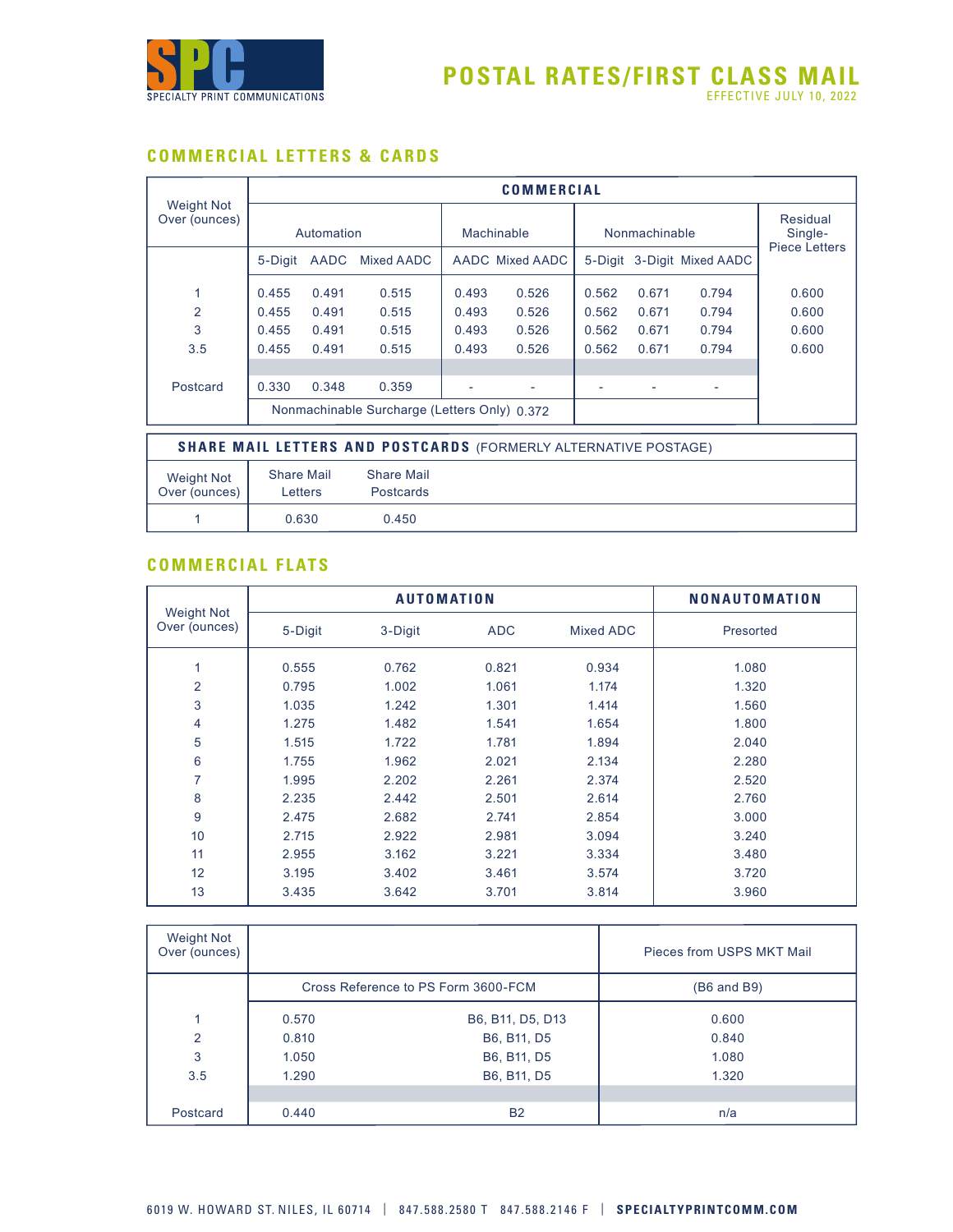

## **RETAIL LETTERS & CARDS**

| <b>Weight Not</b><br>Over (ounces) |              | <b>LETTERS</b>                            |                                           | <b>FLATS</b>                                                 |                                    |       |  |
|------------------------------------|--------------|-------------------------------------------|-------------------------------------------|--------------------------------------------------------------|------------------------------------|-------|--|
|                                    |              | Metered                                   | <b>Weight Not</b><br>Over (ounces)        |                                                              | <b>Weight Not</b><br>Over (ounces) |       |  |
| 1                                  | 0.600        | 0.570                                     |                                           | 1.200                                                        | 8                                  | 2.880 |  |
| $\overline{2}$                     | 0.840        | 0.810                                     | $\overline{2}$                            | 1.440                                                        | 9                                  | 3.120 |  |
| 3                                  | 1.080        | 1.050                                     | 3                                         | 1.680                                                        | 10                                 | 3.360 |  |
| 3.5                                | 1.320        | 1.290                                     | 4                                         | 1.920                                                        | 11                                 | 3.600 |  |
| Postcard                           | 0.440        |                                           | 5                                         | 2.160                                                        | 12                                 | 3.840 |  |
|                                    |              |                                           | 6                                         | 2.400                                                        | 13                                 | 4.080 |  |
|                                    |              |                                           | $\overline{7}$                            | 2.640                                                        |                                    |       |  |
|                                    |              | <b>SINGLE-PIECE ADDITIONAL OUNCE RATE</b> |                                           | <b>EDDM - RETAIL</b>                                         |                                    |       |  |
| Letters                            | <b>Flats</b> |                                           | Nonmachinable Surcharge<br>(Letters Only) | (USPS Marketing Mail Saturation<br>Flats accepted at Retail) |                                    |       |  |
| 0.240                              | 0.240        |                                           | 0.390                                     |                                                              | 0.187                              |       |  |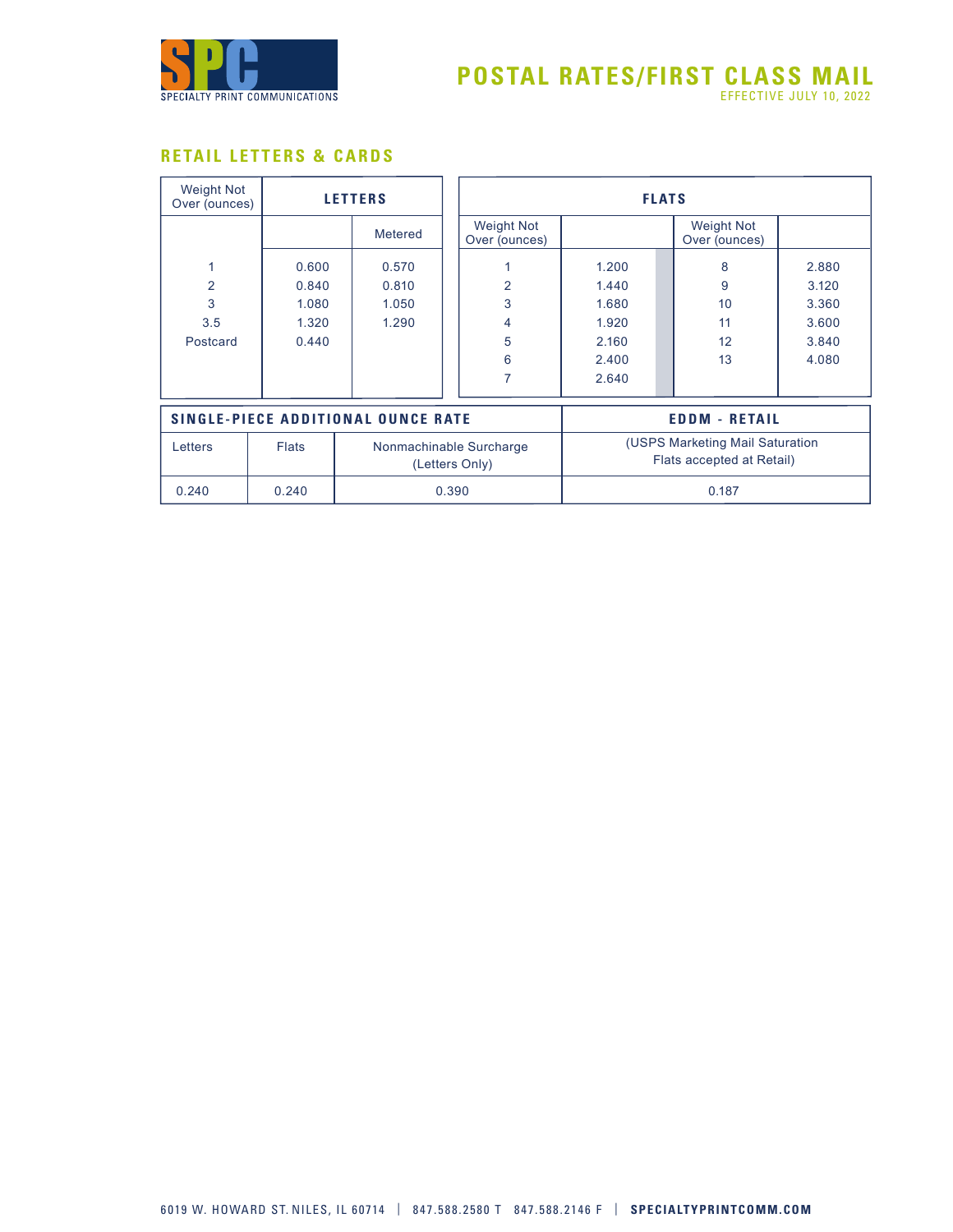

#### **COMMERCIAL LETTERS CARRIER ROUTE & AUTOMATION**

|                                                      |                                           |                         | <b>CARRIER ROUTE</b>        |                         |                         |                         | <b>AUTOMATION</b>       |                      |
|------------------------------------------------------|-------------------------------------------|-------------------------|-----------------------------|-------------------------|-------------------------|-------------------------|-------------------------|----------------------|
|                                                      | Entry<br><b>Discount</b>                  | Saturation              | High<br><b>Density Plus</b> | High<br>Density         | <b>Basic</b>            | 5-Digit                 | <b>AADC</b>             | Mixed<br><b>AADC</b> |
| Letters<br>weighing<br>3.5 <sub>oz.</sub><br>or less | <b>NONE</b><br><b>DNDC</b><br><b>DSCF</b> | 0.209<br>0.186<br>0.179 | 0.225<br>0.202<br>0.195     | 0.270<br>0.247<br>0.240 | 0.400<br>0.377<br>0.370 | 0.296<br>0.273<br>0.266 | 0.328<br>0.305<br>0.298 | 0.349<br>0.326<br>٠  |

#### **COMMERCIAL LETTERS NONAUTOMATION**

|                                                     |                                           |                         | <b>MACHINABLE</b>    |
|-----------------------------------------------------|-------------------------------------------|-------------------------|----------------------|
|                                                     | Entry<br><b>Discount</b>                  | <b>AADC</b>             | Mixed<br><b>AADC</b> |
| Letters<br>weighing<br>3.5 <sub>oz</sub><br>or less | <b>NONE</b><br><b>DNDC</b><br><b>DSCF</b> | 0.339<br>0.316<br>0.309 | 0.355<br>0.332       |

|                                        |                                           |                         | <b>CARRIER ROUTE</b>        |                         |                         |                         | <b>NONMACHINABLE</b>    |                         |                     |
|----------------------------------------|-------------------------------------------|-------------------------|-----------------------------|-------------------------|-------------------------|-------------------------|-------------------------|-------------------------|---------------------|
|                                        | Entry<br><b>Discount</b>                  | <b>Saturation</b>       | High<br><b>Density Plus</b> | High<br>Density         | <b>Basic</b>            | 5-Digit                 | 3-Digit                 | <b>ADC</b>              | Mixed<br><b>ADC</b> |
| Letters<br>weighing<br>40Z.<br>or less | <b>NONE</b><br><b>DNDC</b><br><b>DSCF</b> | 0.261<br>0.215<br>0.200 | 0.275<br>0.229<br>0.214     | 0.320<br>0.274<br>0.259 | 0.390<br>0.334<br>0.323 | 0.611<br>0.542<br>0.520 | 0.736<br>0.667<br>0.645 | 0.800<br>0.731<br>0.709 | 0.881<br>0.812<br>٠ |
| More than<br>4 ounces                  | <b>NONE</b><br><b>DNDC</b><br><b>DSCF</b> | 0.680<br>0.497<br>0.434 | 0.680<br>0.497<br>0.434     | 0.680<br>0.497<br>0.434 | 0.877<br>0.651<br>0.606 | 1.087<br>0.811<br>0.723 | 1.087<br>0.811<br>0.723 | 1.087<br>0.811<br>0.723 | 1.087<br>0.811<br>۰ |
| + Per Piece                            |                                           | 0.091                   | 0.105                       | 0.150                   | 0.171                   | 0.339                   | 0.464                   | 0.528                   | 0.609               |

## **COMMERCIAL FLATS CARRIER ROUTE, AUTOMATION & NONAUTOMATION**

|                                            |                                                         |                                                             |                                  |                                  | <b>CARRIER ROUTE (ECR)</b>       |                                  |                         | <b>AUTOMATION</b>       |                         |                      | <b>NONAUTOMATION</b>    |                         |                         |                            |
|--------------------------------------------|---------------------------------------------------------|-------------------------------------------------------------|----------------------------------|----------------------------------|----------------------------------|----------------------------------|-------------------------|-------------------------|-------------------------|----------------------|-------------------------|-------------------------|-------------------------|----------------------------|
|                                            | Entry<br>Point                                          | Saturation                                                  | <b>EDDM</b>                      | High<br>Density<br>Plus          | <b>High</b><br><b>Density</b>    | <b>Basic</b>                     |                         | 5-Digit 3-Digit         | ADC                     | Mixed<br><b>ADC</b>  |                         | 5-Digit 3-Digit ADC     |                         | <b>Mixed</b><br><b>ADC</b> |
| 40Z.<br>or less                            | <b>NONE</b><br><b>DNDC</b><br><b>DSCF</b><br><b>DDU</b> | 0.261<br>0.215<br>0.200<br>0.181                            | 0.262<br>0.216<br>0.201<br>0.182 | 0.275<br>0.229<br>0.214<br>0.195 | 0.320<br>0.274<br>0.259<br>0.240 | 0.390<br>0.334<br>0.323<br>0.321 | 0.530<br>0.461<br>0.439 | 0.684<br>0.615<br>0.593 | 0.782<br>0.713<br>0.691 | 0.854<br>0.785<br>٠  | 0.611<br>0.542<br>0.520 | 0.736<br>0.667<br>0.645 | 0.800<br>0.731<br>0.709 | 0.881<br>0.812<br>٠        |
| More<br>than<br>4oz. per<br>pound<br>price | <b>NONE</b><br><b>DNDC</b><br><b>DSCF</b><br><b>DDU</b> | 0.680<br>0.497<br>0.434<br>0.358                            | 0.680<br>0.497<br>0.434<br>0.358 | 0.680<br>0.497<br>0.434<br>0.358 | 0.680<br>0.497<br>0.434<br>0.358 | 0.877<br>0.651<br>0.606<br>0.601 | 1.087<br>0.811<br>0.723 | 1.087<br>0.811<br>0.723 | 1.087<br>0.811<br>0.723 | 1.087<br>0.811<br>÷, | 1.087<br>0.811<br>0.723 | 1.087<br>0.811<br>0.723 | 1.087<br>0.811<br>0.723 | 1.087<br>0.811<br>٠        |
| + Per<br>Piece                             | <b>NONE</b><br><b>DNDC</b><br><b>DSCF</b><br><b>DDU</b> | 0.091<br>0.091<br>0.091<br>0.091                            | 0.092<br>0.092<br>0.092<br>0.092 | 0.105<br>0.105<br>0.105<br>0.105 | 0.150<br>0.150<br>0.150<br>0.150 | 0.171<br>0.171<br>0.171<br>0.171 | 0.258<br>0.258<br>0.258 | 0.412<br>0.412<br>0.412 | 0.510<br>0.510<br>0.510 | 0.582<br>0.582<br>٠  | 0.339<br>0.339<br>0.339 | 0.464<br>0.464<br>0.464 | 0.528<br>0.528<br>0.528 | 0.609<br>0.609<br>٠        |
|                                            | Detached Mail Label (DML)                               | Customized MarketMail (CMM)<br>Detached Address Label (DAL) |                                  | 0.536<br>0.065<br>0.080          |                                  |                                  |                         |                         |                         |                      |                         |                         |                         |                            |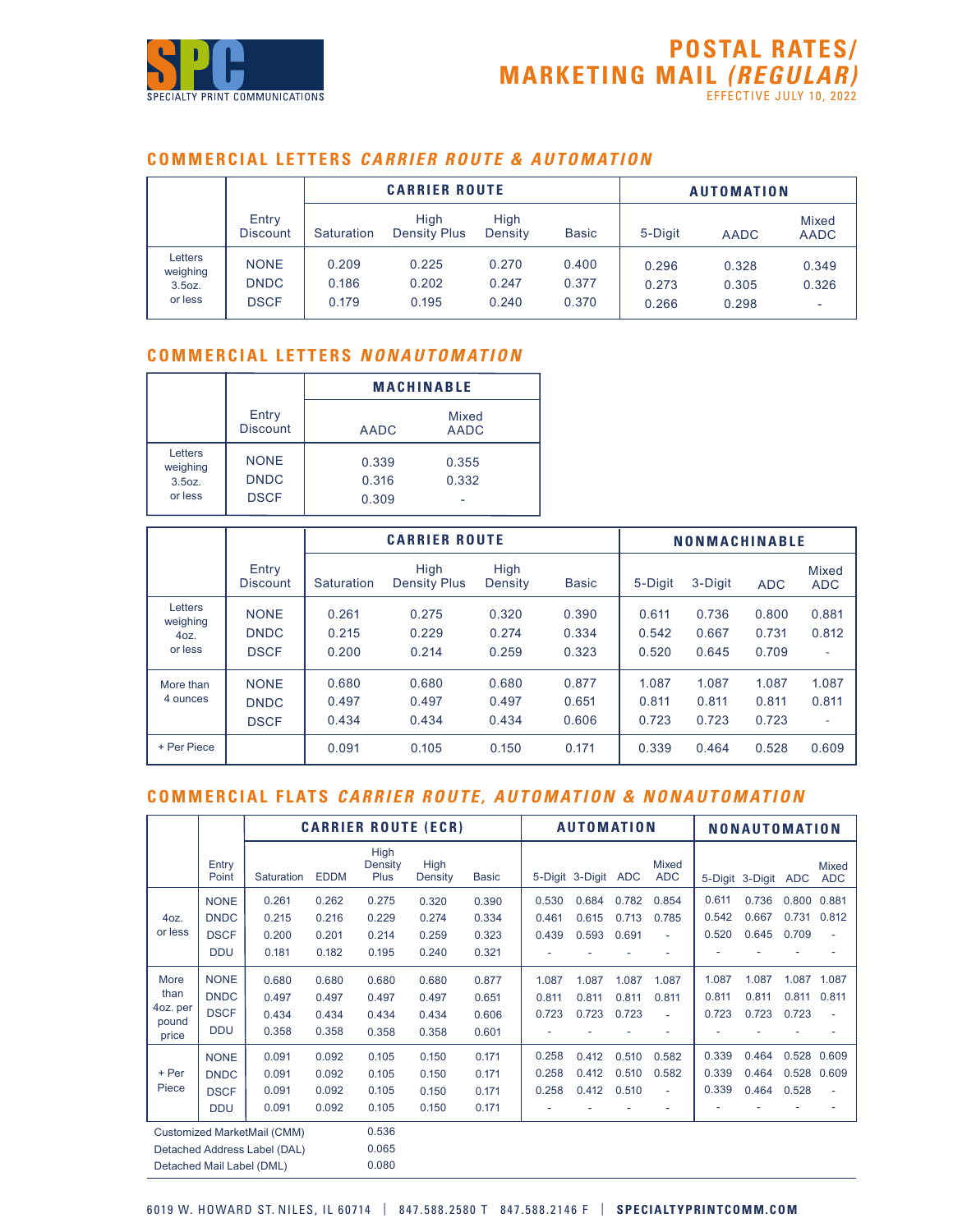

### **COMMERCIAL LETTERS CARRIER ROUTE & AUTOMATION**

|                                                     |                                           |                         |                             | AUTOMATION <sup>2</sup> |                         |                         |                         |                                            |
|-----------------------------------------------------|-------------------------------------------|-------------------------|-----------------------------|-------------------------|-------------------------|-------------------------|-------------------------|--------------------------------------------|
|                                                     | Entry<br><b>Discount</b>                  | Saturation <sup>3</sup> | High<br><b>Density Plus</b> | High<br>Density         | <b>Basic</b>            | 5-Digit                 | <b>AADC</b>             | Mixed<br><b>AADC</b>                       |
| Letters<br>weighing<br>3.5 <sub>oz</sub><br>or less | <b>NONE</b><br><b>DNDC</b><br><b>DSCF</b> | 0.128<br>0.105<br>0.098 | 0.135<br>0.112<br>0.105     | 0.153<br>0.130<br>0.123 | 0.283<br>0.260<br>0.253 | 0.154<br>0.131<br>0.124 | 0.186<br>0.163<br>0.156 | 0.207<br>0.184<br>$\overline{\phantom{a}}$ |

### **COMMERCIAL LETTERS NONAUTOMATION**

|                                                     |                                           |                         | <b>MACHINABLE</b>    |
|-----------------------------------------------------|-------------------------------------------|-------------------------|----------------------|
|                                                     | Entry<br><b>Discount</b>                  | <b>AADC</b>             | Mixed<br><b>AADC</b> |
| Letters<br>weighing<br>3.5 <sub>oz</sub><br>or less | <b>NONE</b><br><b>DNDC</b><br><b>DSCF</b> | 0.197<br>0.174<br>0.167 | 0.213<br>0.190       |

|                                        |                                           |                         | <b>CARRIER ROUTE</b>        |                         |                         | <b>NONMACHINABLE</b>    |                         |                         |                                            |  |  |
|----------------------------------------|-------------------------------------------|-------------------------|-----------------------------|-------------------------|-------------------------|-------------------------|-------------------------|-------------------------|--------------------------------------------|--|--|
|                                        | Entry<br><b>Discount</b>                  | Saturation              | High<br><b>Density Plus</b> | High<br>Density         | <b>Basic</b>            | 5-Digit                 | 3-Digit                 | <b>ADC</b>              | Mixed<br><b>ADC</b>                        |  |  |
| Letters<br>weighing<br>40Z.<br>or less | <b>NONE</b><br><b>DNDC</b><br><b>DSCF</b> | 0.169<br>0.123<br>0.108 | 0.181<br>0.135<br>0.120     | 0.229<br>0.183<br>0.168 | 0.299<br>0.243<br>0.232 | 0.405<br>0.336<br>0.314 | 0.530<br>0.461<br>0.439 | 0.594<br>0.525<br>0.503 | 0.675<br>0.606<br>٠                        |  |  |
| More than<br>4 ounces                  | <b>NONE</b><br><b>DNDC</b><br><b>DSCF</b> | 0.508<br>0.325<br>0.262 | 0.508<br>0.325<br>0.262     | 0.508<br>0.325<br>0.262 | 0.709<br>0.483<br>0.438 | 0.927<br>0.651<br>0.563 | 0.927<br>0.651<br>0.563 | 0.927<br>0.651<br>0.563 | 0.927<br>0.651<br>$\overline{\phantom{0}}$ |  |  |
| + Per Piece                            |                                           | 0.042                   | 0.054                       | 0.102                   | 0.122                   | 0.173                   | 0.298                   | 0.362                   | 0.443                                      |  |  |

## **COMMERCIAL FLATS CARRIER ROUTE, AUTOMATION & NONAUTOMATION**

|                   |                              |                             |             |                         | <b>CARRIER ROUTE (ECR)</b> |              |       | <b>AUTOMATION</b> |       |                            | <b>NONAUTOMATION</b> |                     |       |                            |
|-------------------|------------------------------|-----------------------------|-------------|-------------------------|----------------------------|--------------|-------|-------------------|-------|----------------------------|----------------------|---------------------|-------|----------------------------|
|                   | Entry<br>Point               | Saturation                  | <b>EDDM</b> | High<br>Density<br>Plus | High<br>Density            | <b>Basic</b> |       | 5-Digit 3-Digit   | ADC   | <b>Mixed</b><br><b>ADC</b> |                      | 5-Digit 3-Digit ADC |       | <b>Mixed</b><br><b>ADC</b> |
|                   | <b>NONE</b>                  | 0.169                       | 0.170       | 0.181                   | 0.229                      | 0.299        | 0.324 | 0.478             | 0.576 | 0.648                      | 0.405                | 0.530               | 0.594 | 0.675                      |
| 40Z.              | <b>DNDC</b>                  | 0.123                       | 0.124       | 0.135                   | 0.183                      | 0.243        | 0.255 | 0.409             | 0.507 | 0.579                      | 0.336                | 0.461               | 0.525 | 0.606                      |
| or less           | <b>DSCF</b>                  | 0.108                       | 0.109       | 0.120                   | 0.168                      | 0.232        | 0.233 | 0.387             | 0.485 | ٠                          | 0.314                | 0.439               | 0.503 | ÷                          |
|                   | <b>DDU</b>                   | 0.089                       | 0.090       | 0.101                   | 0.149                      | 0.230        |       |                   |       |                            |                      |                     |       |                            |
| More              | <b>NONE</b>                  | 0.508                       | 0.508       | 0.508                   | 0.508                      | 0.709        | 0.927 | 0.927             | 0.927 | 0.927                      | 0.927                | 0.927               | 0.927 | 0.927                      |
| than              | <b>DNDC</b>                  | 0.325                       | 0.325       | 0.325                   | 0.325                      | 0.483        | 0.651 | 0.651             | 0.651 | 0.651                      | 0.651                | 0.651               | 0.651 | 0.651                      |
| 4oz. per<br>pound | <b>DSCF</b>                  | 0.262                       | 0.262       | 0.262                   | 0.262                      | 0.438        | 0.563 | 0.563             | 0.563 |                            | 0.563                | 0.563               | 0.563 | ٠                          |
| price             | <b>DDU</b>                   | 0.186                       | 0.186       | 0.186                   | 0.186                      | 0.433        |       |                   |       |                            |                      |                     |       |                            |
|                   | <b>NONE</b>                  | 0.042                       | 0.043       | 0.054                   | 0.102                      | 0.122        | 0.092 | 0.246             | 0.344 | 0.416                      | 0.173                | 0.298               | 0.362 | 0.443                      |
| + Per             | <b>DNDC</b>                  | 0.042                       | 0.043       | 0.054                   | 0.102                      | 0.122        | 0.092 | 0.246             | 0.344 | 0.416                      | 0.173                | 0.298               | 0.362 | 0.443                      |
| Piece             | <b>DSCF</b>                  | 0.042                       | 0.043       | 0.054                   | 0.102                      | 0.122        | 0.092 | 0.246             | 0.344 |                            | 0.173                | 0.298               | 0.362 | ÷                          |
|                   | <b>DDU</b>                   | 0.042                       | 0.043       | 0.054                   | 0.102                      | 0.122        | ٠     |                   |       |                            |                      |                     |       |                            |
|                   |                              | Customized MarketMail (CMM) |             | 0.396                   |                            |              |       |                   |       |                            |                      |                     |       |                            |
|                   | Detached Address Label (DAL) |                             | 0.065       |                         |                            |              |       |                   |       |                            |                      |                     |       |                            |
|                   | Detached Mail Label (DML)    |                             |             | 0.080                   |                            |              |       |                   |       |                            |                      |                     |       |                            |